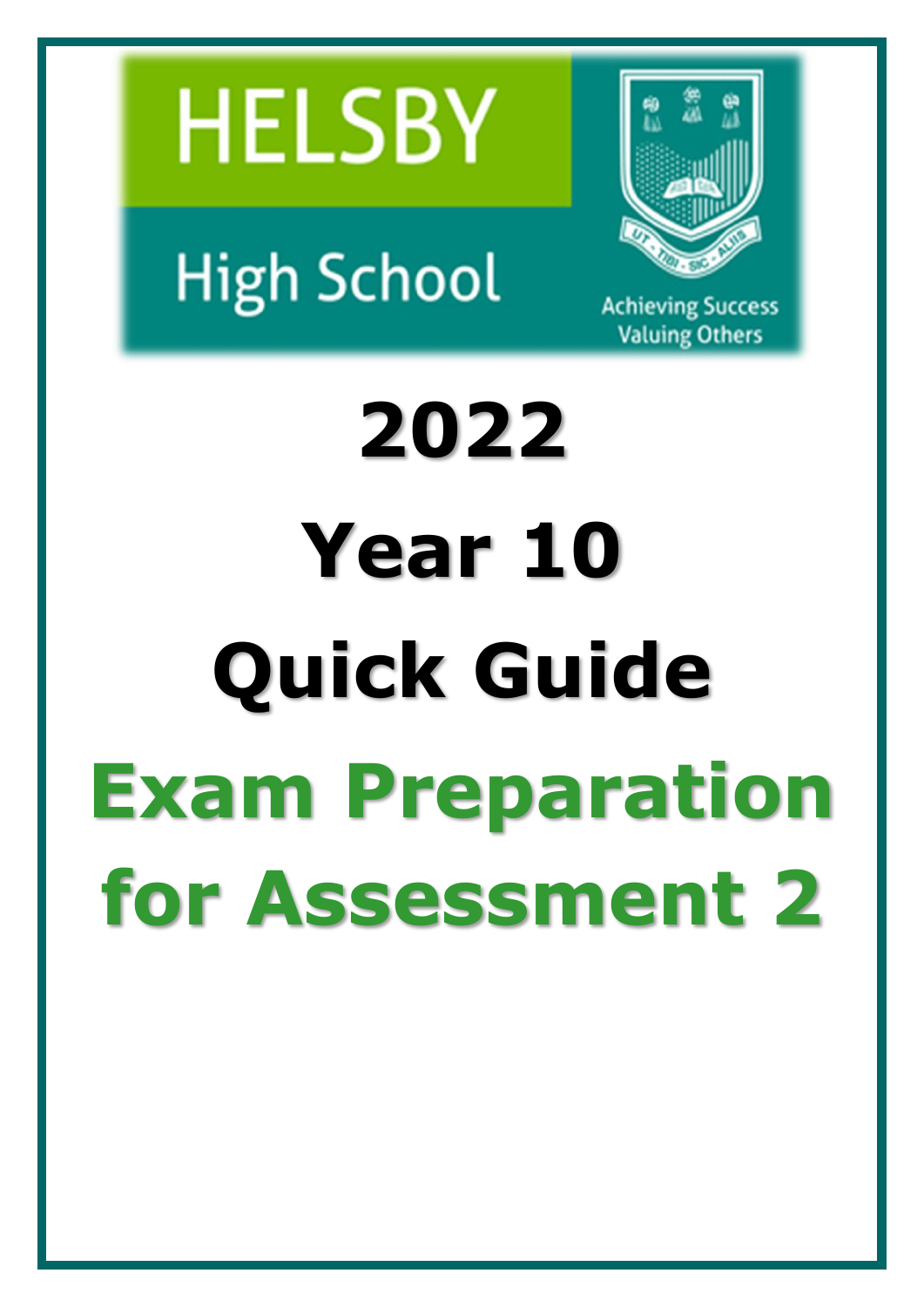## **Computer Science**

Students will be assessed on all the work covered this year:

- 3.3 Fundamentals of data representation
- 3.4 Computer systems
- 3.2 Programming

Students have a full set of class booklets and had the opportunity to purchase a revision guide. A set of revision cards will be provided.

Revision videos on YouTube videos at

- [https://www.youtube.com/playlist?list=PL04uZ7242\\_M4BarR18V22PfEGkMzxR2yX](https://www.youtube.com/playlist?list=PL04uZ7242_M4BarR18V22PfEGkMzxR2yX) and [https://www.youtube.](https://www.youtube.com/playlist?list=PL04uZ7242_M6K0uRmPXwAIb5w9kYOx86c) [com/playlist?list=PL04uZ7242\\_M6K0uRmPXwAIb5w9kYOx86c](https://www.youtube.com/playlist?list=PL04uZ7242_M6K0uRmPXwAIb5w9kYOx86c) (Please note that these cover the whole course so you will need to select the topics to revise)

# **Design & Technology**

# **Year 10A/Dt1 LST**

<https://www.bbc.co.uk/bitesize/guides/zn4bcj6/revision/1>

<https://www.bbc.co.uk/bitesize/guides/zkvny4j/revision/1>

<https://www.bbc.co.uk/bitesize/guides/zbstng8/revision/1>

[https://www.technologystudent.com/despro\\_flsh/NEW\\_GCSE3.html](https://www.technologystudent.com/despro_flsh/NEW_GCSE3.html)

- 1. The industrial and digital revolution
- 2. Automation, design and organisation of the workplace
- 3. Barcode systems
- 4. Low oil supplies and electric vehicles (EV)
- 5. New materials and technology including the dangers of 3D printing
- 6. Small enterprises including crowd funding
- 7. Virtual marketing and augmented retail
- 8. Co-operatives and Fair Trade
- 9. Forestry management, thinning forests & felling
- 10. Product mileage
- 11. Timber conversion
- 12. Green timber and seasoning
- 13. Faults and how to reduce them
- 14. Sustainability and timber provenance
- 15. Consequences of illegal logging
- 16. Categories of timber (hardwood/softwood/manufactured)
- 17. Categories of metals (ferrous/non-ferrous/alloys)
- 18. Timber joining methods and adhesives
- 19. Tools and equipment, health & safety, risk assessments and regulations
- 20. Advantages and disadvantages of using CAD & CAM
- 21. Quality Control (QC)
- 22. Designers and Culture (target audiences)
- 23. Environment (Deforestation & finite/non-finite)
- 24. Fossil fuels (coal/gas/oil) and renewable energy (wind/solar/tidal/hydro-electrical/biomass)
- 25. Material properties (absorbency/density/strength/hardness/ toughness/malleability)
- 26. Production techniques (one off, batch, mass & just in time (JIT))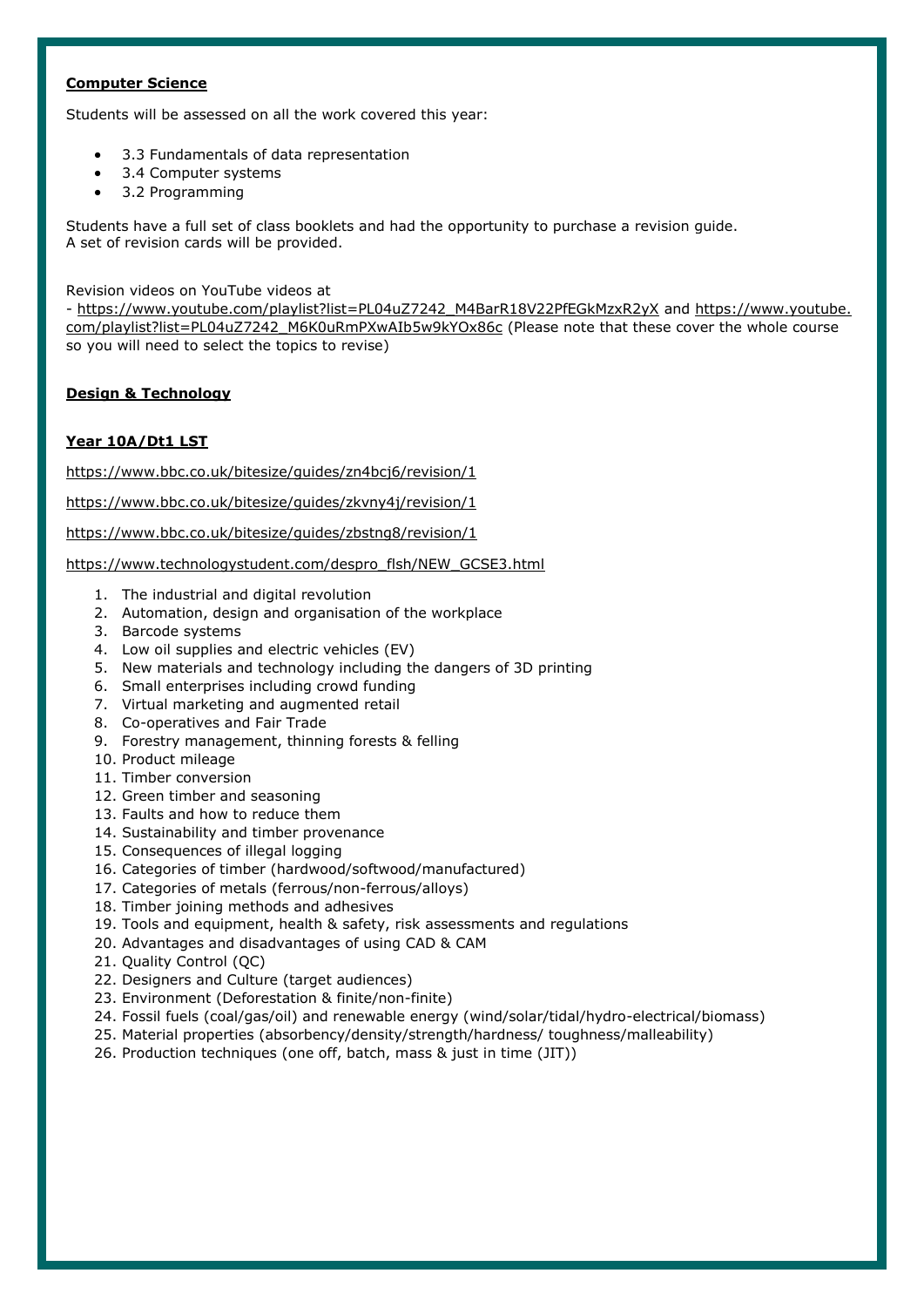# **Year 10D/Dt1 GSR**

<https://www.bbc.co.uk/bitesize/guides/zkvny4j/revision/1>

<https://www.bbc.co.uk/bitesize/guides/zbn6pbk/revision/1>

<https://www.bbc.co.uk/bitesize/guides/z6jkw6f/revision/1>

<https://www.bbc.co.uk/bitesize/guides/zbstng8/revision/1>

[https://www.technologystudent.com/despro\\_flsh/NEW\\_GCSE3.html](https://www.technologystudent.com/despro_flsh/NEW_GCSE3.html)

- 1. Timber joining methods
- 2. Finishes
- 3. Categories of timber (hardwood/softwood/manufactured)
- 4. Uses of timbers
- 5. Designers
- 6. Design Movements
- 7. Design principles
- 8. Market research
- 9. Product analysis
- 10. Focus groups
- 11. Data presentation
- 12. Design brief
- 13. Design specification
- 14. Manufacturing specifications
- 15. Testing designs
- 16. Modifying designs
- 17. Environmental challenges
- 18. Social and economic solutions
- 19. Electrical components and schematics
- 20. Ergonomics
- 21. anthropometrics
- 22. 6 R's
- 23. Packaging and the 5 reasons for
- 24. Categories of polymers (thermo and thermoset)
- 25. Polymer processes
- 26. CAD & CAM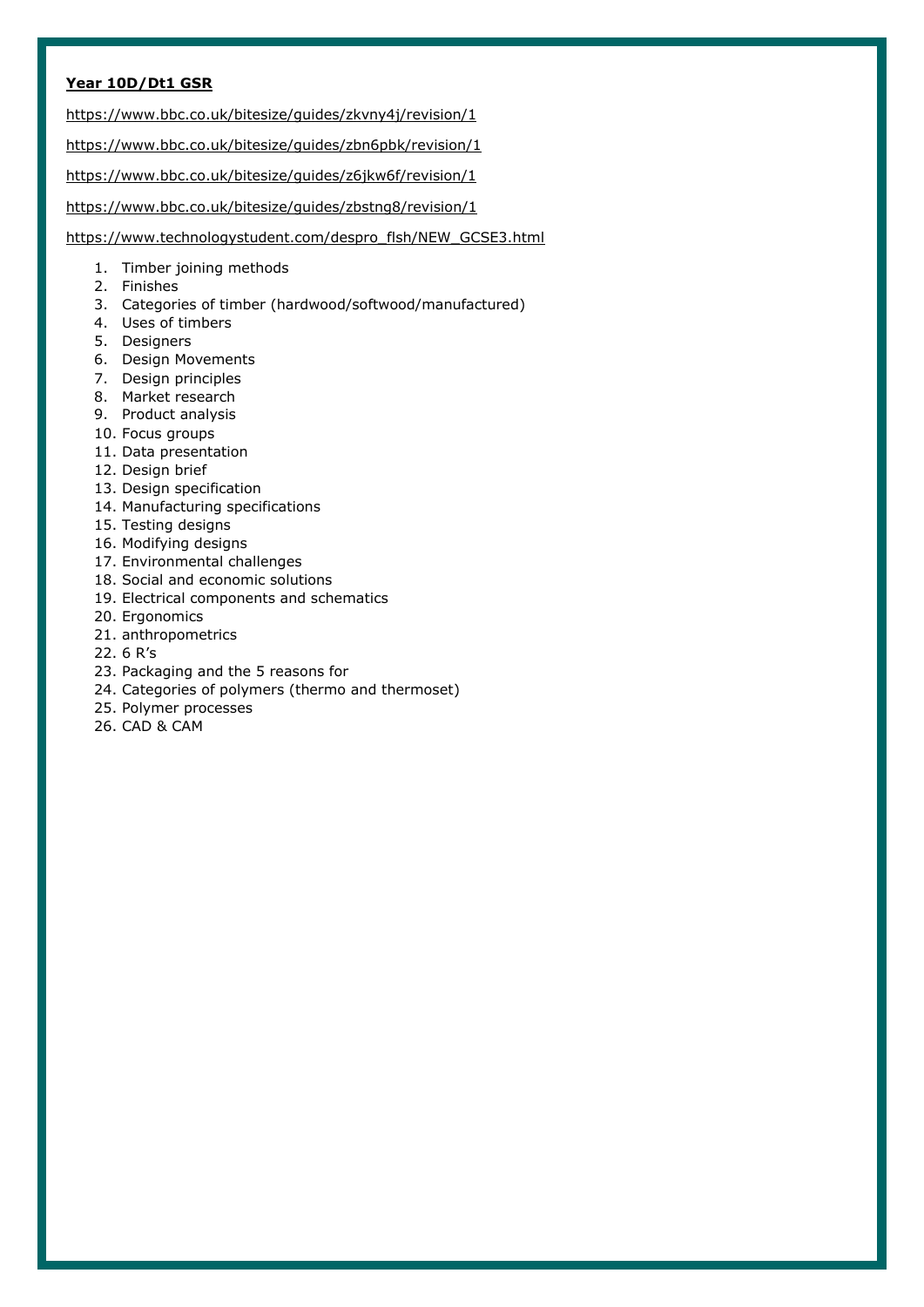## **English**

English Language Friday 17th June am

## Assessment Details **English Language Paper 1 Creative Reading and Writing 1 hour 45minutes**

## **Section A: Reading 1 hour 40 marks**

Students will be given an unseen fiction extract and will be asked to answer 4 questions based on the extract. The questions will test reading skills. Question 1 is a retrieval question (4 marks). Question 2 will ask the students to comment on the effect of the writer's language choices (8marks). Question 3 will ask the students to comment on the effect of the structural features employed by the writer(8 marks). Students are advised to spend 20 minutes on question 4 which is a critical evaluation question as it is worth 20 marks. They will be asked to evaluate a statement about the text and comment on the impact of the writer's methods.

## **Section B: Writing 45 minutes 40 marks**

Students will be given the choice of two tasks. They will be asked to produce a piece of creative writing with a focus on narrative and descriptive writing skills.

They will be assessed on the content and organisation of their work in addition to an assessment of spelling, punctuation and grammar.

There are 24 marks available for content and organisation and 16 for spelling, punctuation and grammar.

Students will be prepared for the assessments in lessons. They should revise using their notes in exercise books and revision materials provided by their teachers. Revision materials will be linked via Show My Homework and Teams.

# **English Literature Paper 1 Shakespeare and 19th Century 1hour 45 minutes**

Section A: 'Macbeth'

Students will answer 1 question based on either character or theme. This is a closed book examination which means the students will not have access to their copies of the text but will be given an extract from the text.

## Section B: 'A Christmas Carol'

Students will answer 1 question based on either character or theme. This is a closed book examination which means the students will not have access to their copies of the text but will be given an extract from the text.

Each question is worth 30 marks and there are an additional 4 marks for Spelling, punctuation and grammar in Section A

Students will be prepared for the assessments in lessons. They should revise using their copies of the text, notes in exercise books and revision materials provided by their teachers. Revision materials will be linked via Show My Homework and Teams.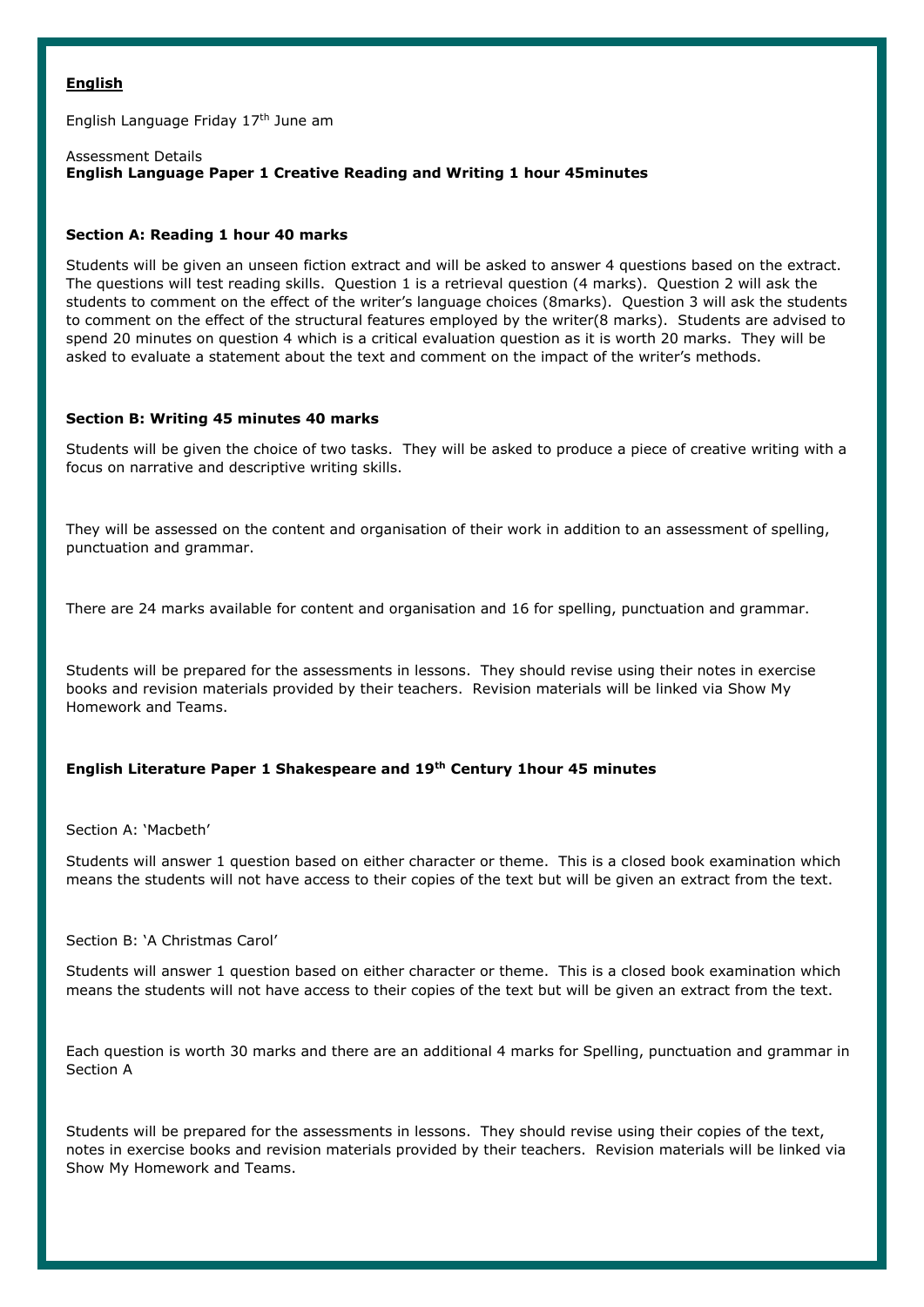## **Business**

The end of year exam will be on unit 1.5. Please use the following to revise for this:

- pages 33-43 in your revision guide
- pages 21-25 in your blue knowledge book
- Learning checklists, notes and mind maps given out in class

## **Expressive Arts**

## **Art & Photography**

Students will show their work to date to be assessed by their class teacher. They will undertake key tasks to assess the skills they have developed so far.

Use sketch books and assessment feedback to date to help you prepare for this assessment.

## **Drama**

Students will be answering questions based on how to act, stage and design the play 1984.

Students should use their books to help them revise. They should also refer to the 1984 revision booklets given by your teacher

## **Music**

Students will answer key questions and complete key tasks to uncover the knowledge retained from the units worked on this year. Questions will be listening and written questions.

Use your Music books and KS4 BBC Bitesize to help with revision. <https://www.bbc.co.uk/bitesize/subjects/zpf3cdm>

## **Food Technology**

The different food commodities studied in detail over the course of the year so far:

- 1. fruits and vegetables
- 2. starchy carbohydrate foods
- 3. milk & dairy foods
- 4. Protein rich foods: meat, poultry, fish, eggs and alternative protein foods
- 5. Fats, oils and sugars

For each food commodity listed above students need to know the following:

· Classification of foods within the food commodity · The origins of the foods · How they are grown/reared · Primary and secondary processing · Labelling of certain foods · How to store the different foods · Safe preparation of the foods · Different uses in cooking · The changes taking place when the foods are cooked · Nutritional content of the different foods and functions of those nutrients · Health benefits of different foods · The effect of eating too much or not enough of the different foods

In addition students must be able to apply knowledge learnt through practical work including: · Food safety and hygiene · The different practical skills, processes, methods and terminology · The function of ingredients in different food products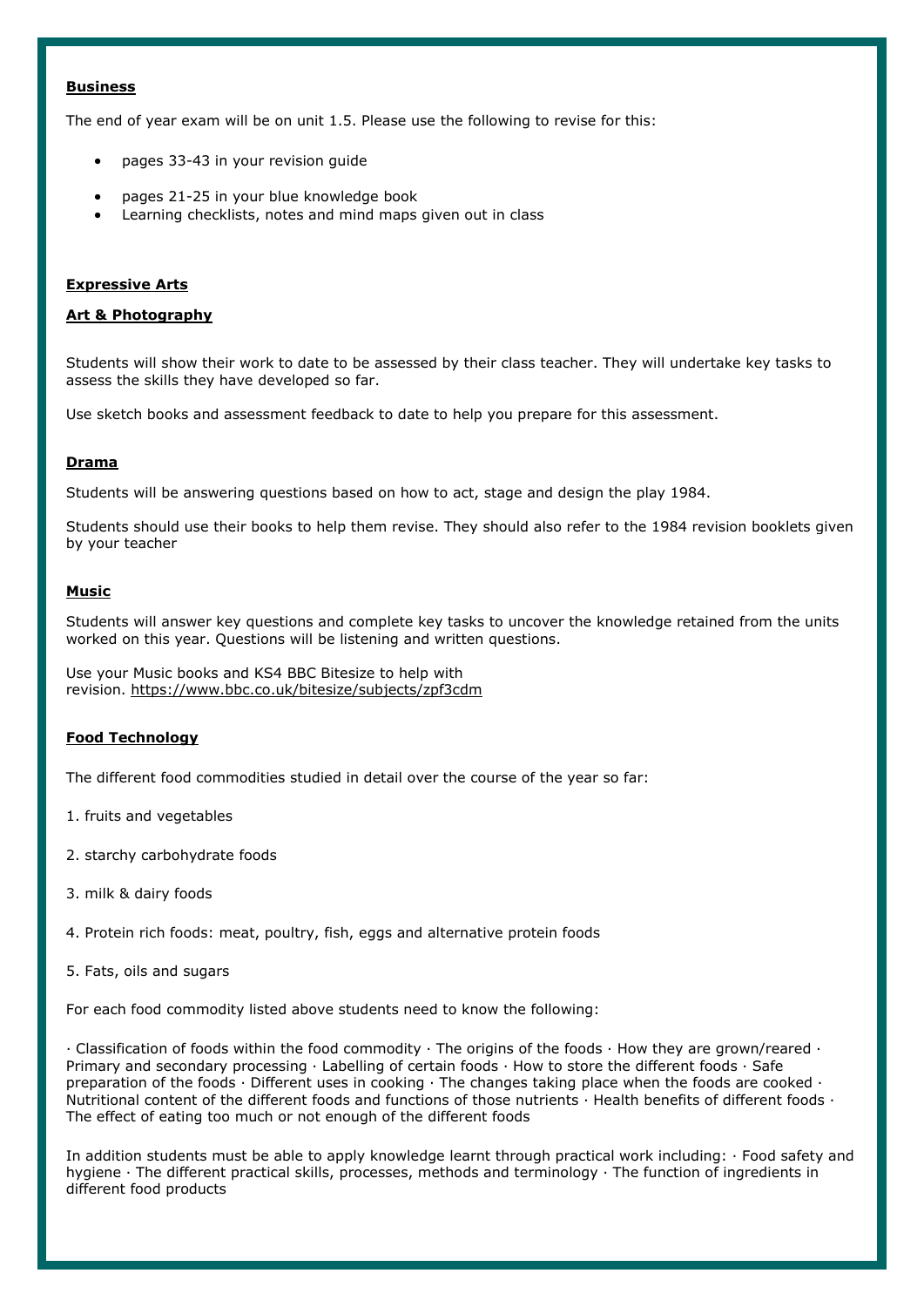They must be able to apply nutritional knowledge including:

· The different nutrients, their functions (jobs), sources, effect of lack or excess: Protein; fat; carbohydrate; vitamins A, B, C, D; minerals Iron and calcium; dietary fibre · Nutritional needs of different groups: young children; teenagers; vegetarians; religious groups.

## Resources

Their food exercise book (class and homework tasks)

The digital text book available using our online account: https://www.illuminate.digital/eduqasfood/ Username: SALT4 Password: STUDENT4 ·

Eduqas GCSE Food Preparation & Nutrition: Revision Guide (Illuminate publishing approx. £13:50)

BBC Bitesize: https://www.bbc.co.uk/bitesize/subjects/zdn9jhv

British Nutrition Foundation's 'Food a Fact of Life' website: https://www.foodafactoflife.org.uk/14-16-years/

## **Geography**

With respect to **cartographic skills**, learners should be able to:

- use and understand coordinates, scale and distance
- extract, interpret, analyse and evaluate information
- use and understand gradient, contour and spot height (on OS and other isoline maps)
- describe, interpret and analyse geo-spatial data presented in a GIS framework.
- Use and understand a variety of maps including choropleth maps, isoline maps, desire line and flow lines.

With respect to **graphical skills**, learners should be able to:, learners should be able to:

extract, interpret, analyse and evaluate information

With respect to numerical and statistical skills, learners should be able to:

- calculate and understand percentages (increase and decrease) and percentiles
- understand and correctly use cumulative frequency

## **History**

1 x full Elizabethans paper (50 mins) Students will be provided with their own copy of the CGP revision guide. Students will be given supplementary revision resources in lessons. All topics on the paper will need to be revised.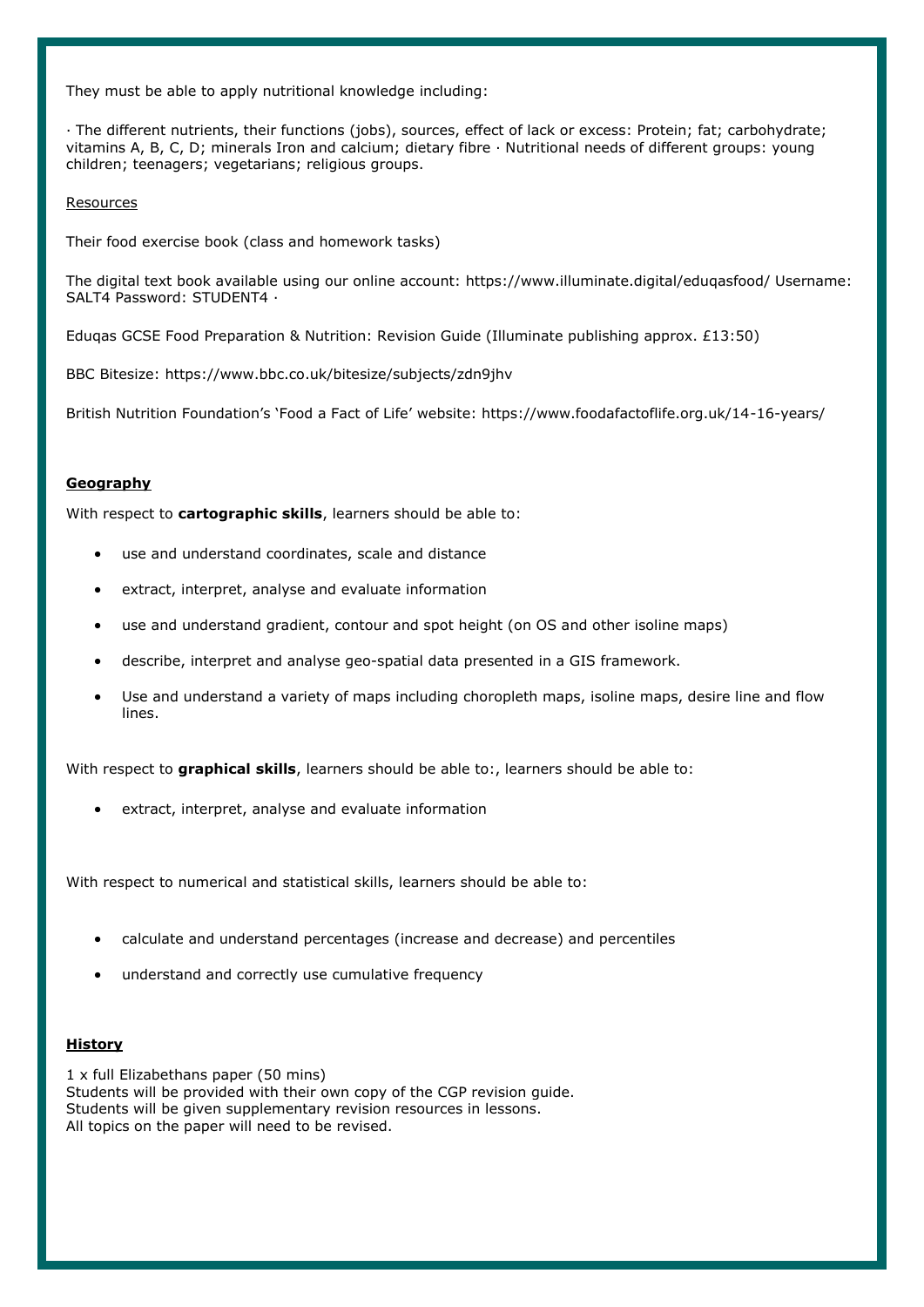## **Maths**

Higher

#### Foundation

| Number<br>1                             | Number<br>1                             |
|-----------------------------------------|-----------------------------------------|
| Algebra<br>$\overline{2}$               | 2 Algebra                               |
| Interpreting and representing data<br>3 | Graphs, tables and charts<br>3          |
| Fractions, ratio and proportion<br>4.   | 4 Fractions and percentages             |
| 5<br>Angles and trigonometry            | 5 Equations, inequalities and sequences |
| Graphs<br>6                             | 6 Angles                                |
| Area and volume<br>7                    | Averages and range<br>7                 |
| Transformations and constructions<br>8  | 8 Perimeter, area and volume 1          |
| Equations and inequalities<br>9         | 9 Graphs                                |
| 10 Probability                          | 10 Transformations                      |
| 11 Multiplicative reasoning             | 11 Ratio and proportion                 |
| 12 Similarity and congruence            | 12 Right-angled triangles               |
| 13 More trigonometry                    | 13 Probability                          |
| 14 Further statistics                   | 14 Multiplicative reasoning             |
| 15 Equations and graphs                 | 15 Constructions, loci and bearings     |
|                                         | 16 Quadratic equations and graphs       |
| 17 More algebra                         |                                         |

# **Media**

- Magazines (GQ or Pride)
- Advertising (Quality Street or This Girl Can)
- An 'unseen' element which will be a magazine cover that students have not previously studied, to be compared and contrasted with one of the set text magazine covers.

Students will also need to revise key terminology and theory and can do so on the Eduqas website using the free digital resources available there, their Zig-Zag e-revision accounts, and the Mrs Fisher Youtube text and theory revision videos.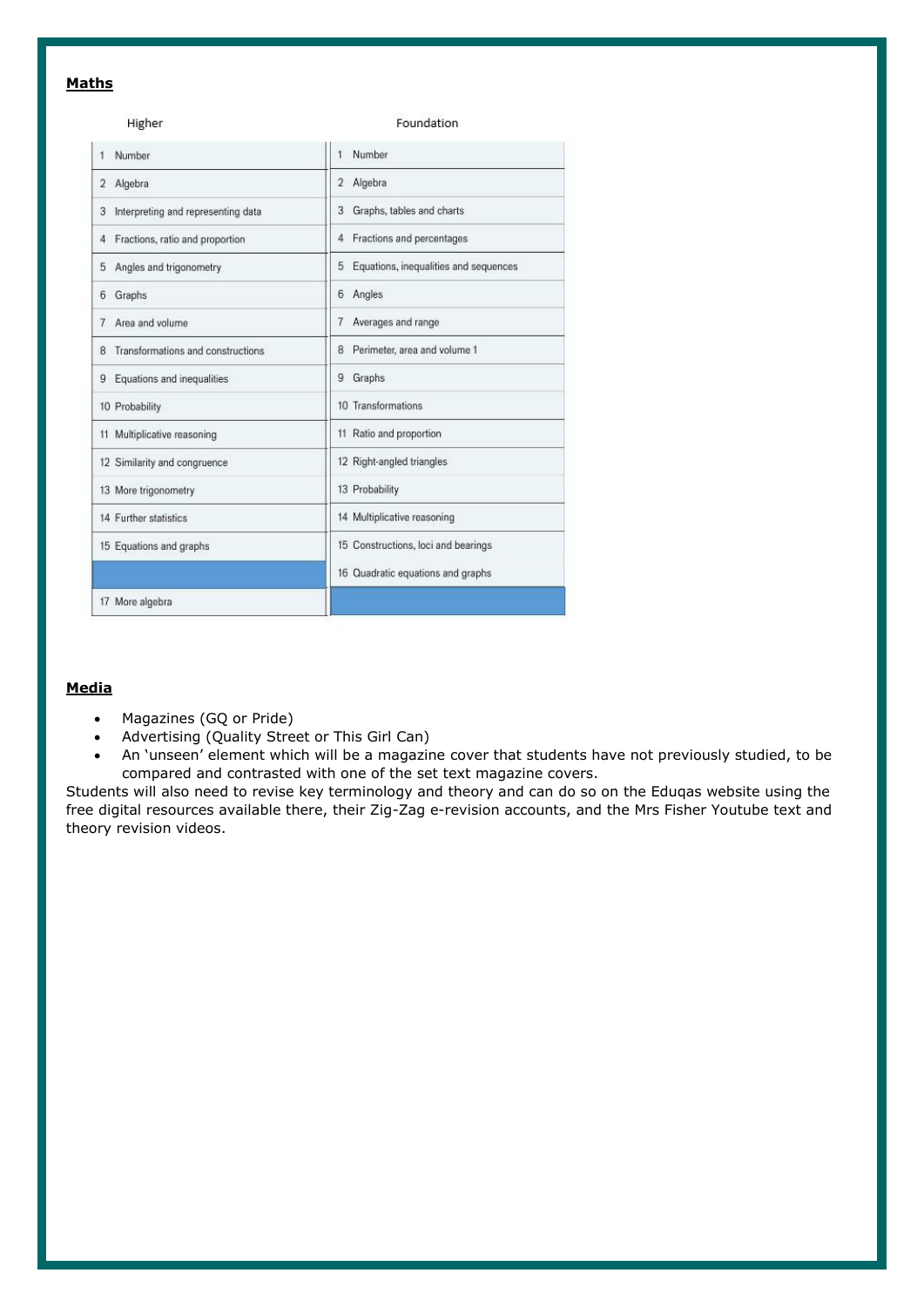## **MFL**

## **French**

**Reading exam –** higher or foundation tier - You will have a GCSE-style paper with a series of short texts in French to read. Each text will be followed by some questions in English or multi-choice boxes to tick, to show what you have understood. These are the kind of tasks that we regularly do together in lessons. There will be a short translation into English as the final question.

**Listening exam –** higher or foundation tier - You will have a GCSE-style paper with a series of short spoken tracks in French to listen. Each track will be followed by some questions in English or multi-choice boxes to tick, to show what you have understood. These are the kind of tasks that we regularly do together in lessons.

**Writing exam –** you will have a few sentences to translate into French (so make sure you revise your tenses!) The foundation tier will have one 90 word question with 4 bullet points and the higher tier will have one 150 word question with 2 bullet points. The topic for both these extended writing will be EDUCATION (your experiences at school).

## **How to prepare –**

- In your vocabulary booklet, look over the of the topics that we have covered this year Local area, Holidays & Education and last year – family & friends, freetime (TV, film, technology), sport, festivals & celebrations.
- Practise reading and listening to these topics online on Linguascope or Active Learn
- Practise writing some sentences about your educational experiences activities. Remember which grammatical tenses & structures that you need to include, and practise these
- Please ask your teacher if you can't find your vocabulary booklet or if you have forgotten your passwords.

## **German** -

**Reading exam –** higher or foundation tier - You will have a GCSE-style paper with a series of short texts in German to read. Each text will be followed by some questions in English or multi-choice boxes to tick, to show what you have understood. These are the kind of tasks that we regularly do together in lessons. There will be a short translation into English as the final question.

**Listening exam –** higher or foundation tier - You will have a GCSE-style paper with a series of short spoken tracks in German to listen to. Each track will be followed by some questions in English or multi-choice boxes to tick, to show what you have understood. These are the kind of tasks that we regularly do together in lessons.

**Writing exam –** you will have a few sentences to translate into German (so make sure you revise your tenses!) The foundation tier will have one 90 word question with 4 bullet points and the higher tier will have one 150 word question with 2 bullet points. The topic for both of the extended pieces will be TOWN AND HOLIDAYS.

## **How to prepare –**

- In your vocabulary booklet, look over the of the topics that we have covered this year Lifestyle, town and holidays, and last year – education, free time (TV, film, technology), sport, festivals & celebrations, and friends and family.
- Practise reading and listening to these topics online on Linguascope or Active Learn
- Practise writing some sentences about your educational experiences activities. Remember which grammatical tenses & structures that you need to include, and practise these
- Please ask your teacher if you can't find your vocabulary booklet or if you have forgotten your passwords.

## **GCSE PE**

Fitness and Body Systems The muscular system The skeletal system The cardiovascular system The respiratory system Physical Training Health, fitness and exercise The components of fitness and fitness testing The principles of training Methods of training

<https://www.bbc.co.uk/bitesize/examspecs/zxbg39q>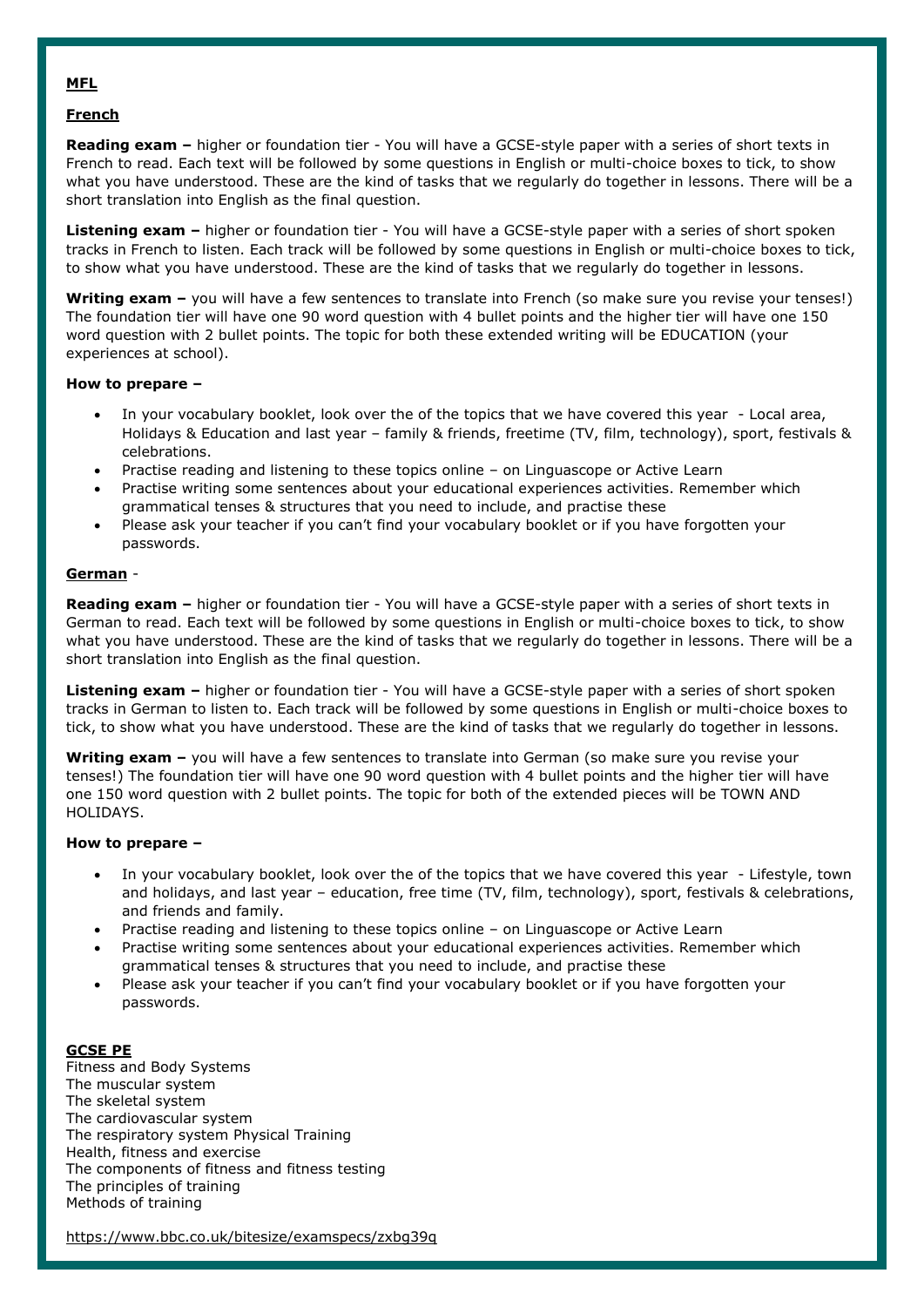## **Religious Education**

Living the Christian Life

- Worship
- Role of the sacraments
- Nature and purpose of prayer
- Pilgrimage
- Religious celebrations
- Future of the Church
- Importance of the local church
- The worldwide Church

## Matters of life and death

- Origins and value of the universe
- Sanctity of life
- Origins and value of human life
- Abortion
- Death and the afterlife
- Non-religious arguments against life after death
- Euthanasia
- The natural world

## **Science**

## Biology

- Cells
- Microscopes
- Stem cells
- Mitosis
- Diffusion
- Blood and blood vessels
- Heart
- Digestion (and food tests)
- Gas exchange (Lungs)
- Enzymes
- Respiration
- Effects of exercise
- Metabolism
- **Osmosis**
- Plant tissues
- Active transport
- Photosynthesis
- Communicable disease (bacteria, viruses etc)
- Non communicable disease (cancer, heart disease etc)
- Defence against disease.
- Medicines (new drugs, painkillers)
- General How Science Works skills. (graphs, tables, calculations etc)

Resources including links to Oaks Academy, BBC Bitesize and MyGCSEScience will be placed on SMHW.

# **Chemistry**

# **Paper 1 GCSE Combined Science Trilogy Higher & Foundation.**

- C1 Atomic Structure & The Periodic Table.
- C2 Structure & Bonding
- C3 Quantitative Chemistry
- C4 Chemical Changes reactions of metals, reactions of acids, electrolysis.
- C5 Energy Changes.
- Includes Required Practicals: Preparing a soluble salt, Electrolysis of aqueous solutions, & Temperature changes.
- Topics taught across Year 9 and Year 10.

All revision resources will be on SMHK, including links to My GCSE Science, BBC Bitesize, Keboodle, Oak Academy.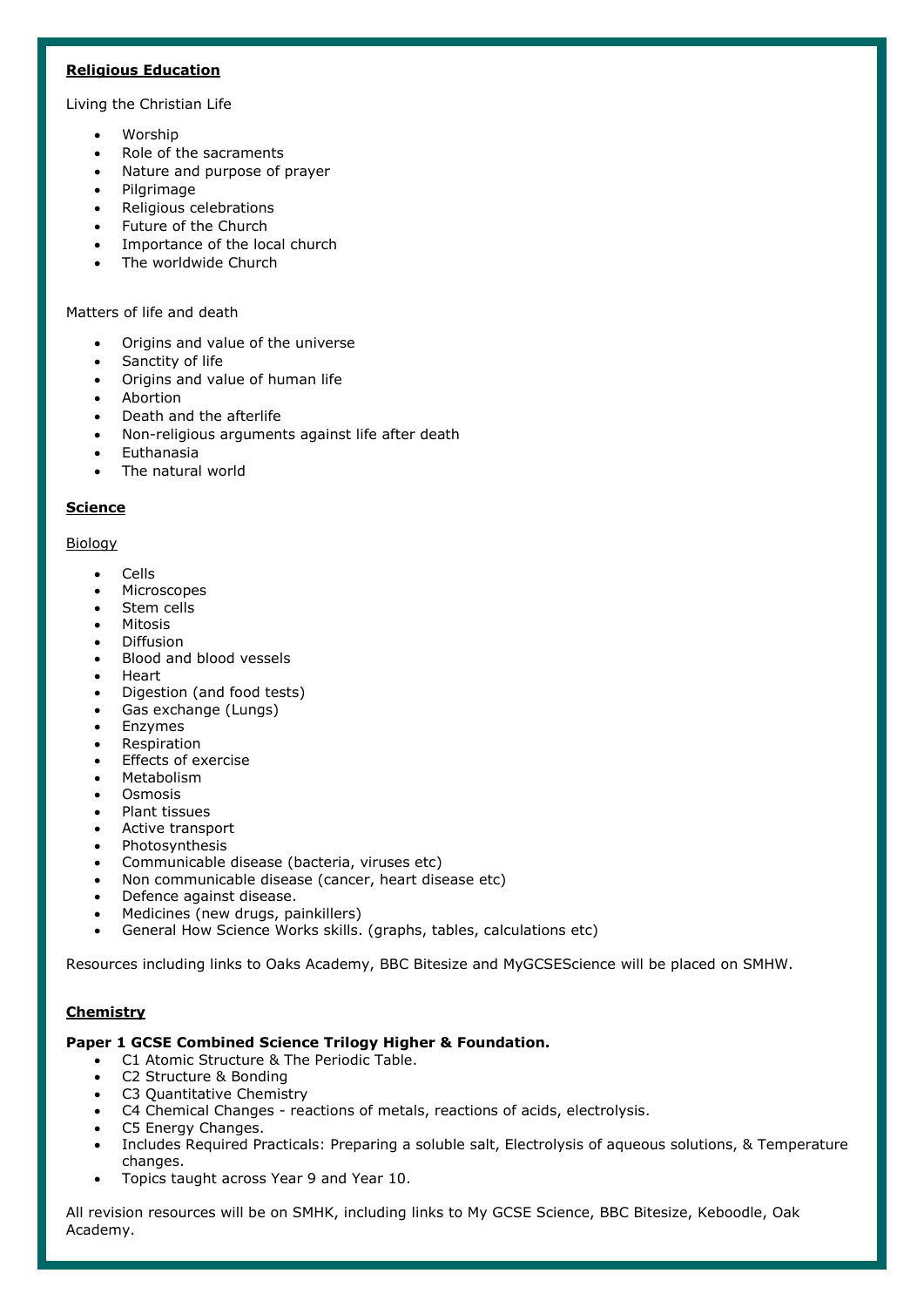# **Physics**

Higher and Foundation Tiers

P12 Wave properties

- 1. P12.1 The nature of waves
- 2. P12.2 The properties of waves
- 3. P12.3 Reflection and refraction (HT)
- 4. P12.4 More about waves
- P1 Conservation and dissipation of energy (12 lessons)
- 1. P1.1 Changes in energy stores
- 2. P1.2 Conservation of energy
- 3. P1.3 Energy and work
- 4. P1.4 Gravitational potential energy stores
- 5. P1.5 Kinetic energy and elastic energy stores
- 6. Energy transfer calcs (GPE to KE etc)
- 7. P1.6 Energy dissipation
- 8. P1.7 Energy and efficiency
- 9. P1.8 Electrical appliances
- 10. P1.9 Energy and power
- P2 Energy transfer by heating (7 lessons)
- 1. P2.1 Energy transfer by conduction
- 2. P2.2 Infrared radiation (HT)
- 3. P2.3 More about infrared radiation (HT)
- 4. P2.4 Specific heat capacity
- 5. P2.4 SHC calculations
- 6. P2.5 Heating and insulating buildings

P3 Energy resources (7 lessons)

- 1. P3.1 Energy demands
- 2. P3.2 Energy from wind and water
- 3. P3.3 Power from the Sun and the Earth
- 4. P3.4 Energy and the environment
- 5. P3.5 Big energy issues
- P6 Molecules and matter (9 lessons)
- 1. P6.1 Density
- 2. P6.2 States of matter
- 3. P6.3 Changes of state
- 4. P6.4 Internal energy
- 5. P6.5 Specific latent heat
- 6. P6.6 Gas pressure and temperature
- 7. P6.7 Gas pressure and volume (HT)